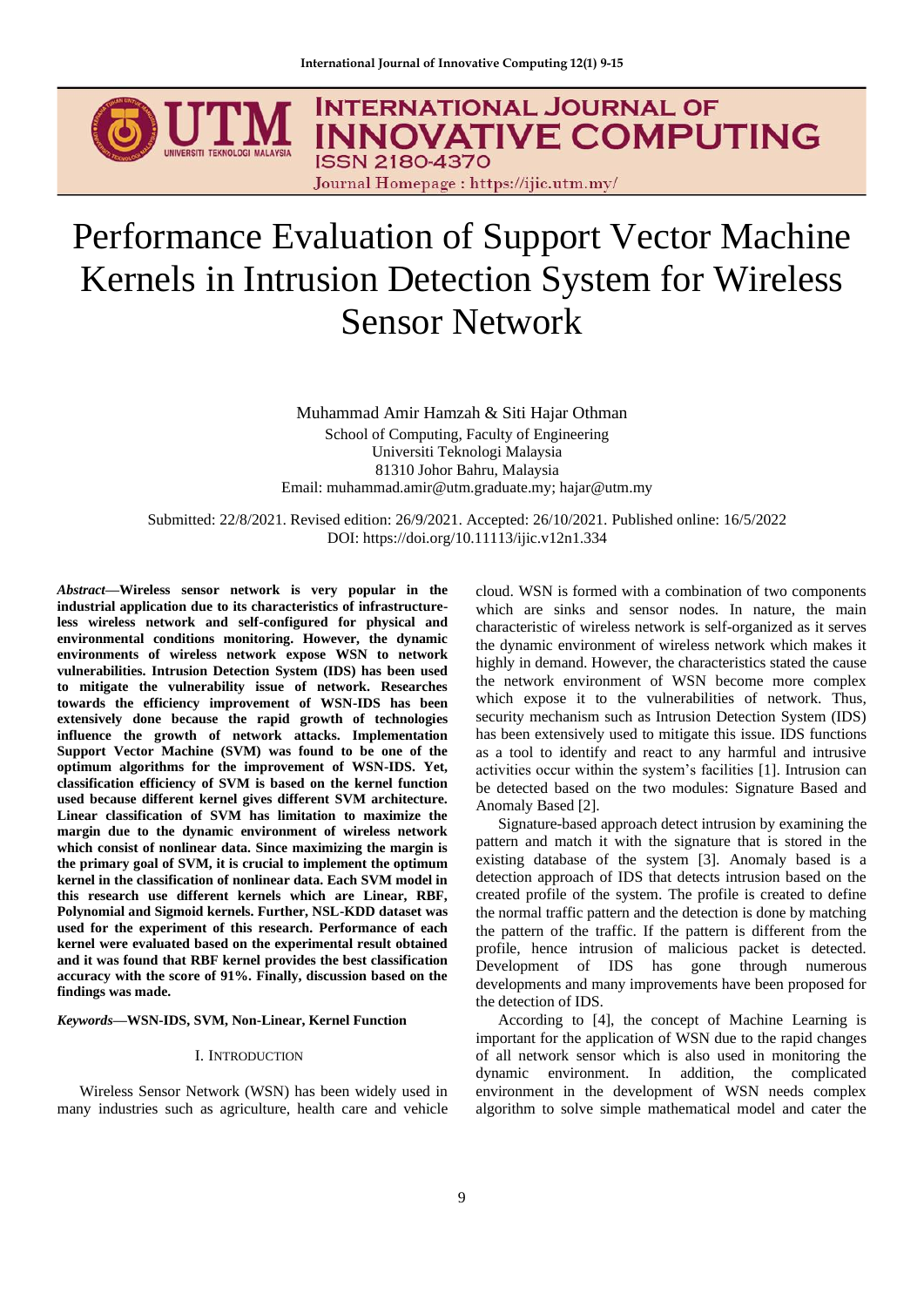issue of improper WSN operation in collecting new information due to unexpected errors. Machine Learning can be categorized into Supervised Learning and Unsupervised Learning. Both algorithms can also be combined which makes it a hybrid algorithm of Supervised and Unsupervised Learning. Unsupervised learning of Machine Learning use clustering technique in finding group of hidden data. Supervised learning of machine learning use two technique which are classification and regression to produce an output based on the sample of input.

In [5], the research made a comparison study to different the performances of several Supervised Machine Learning algorithm in finding anomaly based on NSL-KDD dataset. [6] also made a research in developing a Supervised Machine Learning IDS using Support Vector Machine algorithm where performance of developed model was compared with the performances of Decision Tree, Logistic Regression, Naïve Bayes and Artificial Neural Network algorithm. Based on the research stated, Support Vector Machine (SVM) algorithm was found to have the highest performance result in detecting anomaly.

# II. SUPPORT VECTOR MACHINE

Support Vector Machine (SVM) is a detection method that learns data for the identification of the pattern. Classification and regression of SVM are flexible with diverse binary classification complexity through the hyperplane construction for the representation of the boundary in the middle of two classes [7]. This approach can learn a huge pattern of datasets as well as having the better scaling as the classification of SVM are done without the dependencies of the features' dimensions.

Vapnik has introduced SVM as a model for Machine Learning that use kernel in performing classification and regression task [8]. [9] made reviews on several experiments done on SVM in the year 2009 where it shows that SVM algorithm is affected severely when imbalanced data sets is applied. However, the performance of SVM can be improved by choosing the suitable parameter [10]. One of the parameters that is significant for SVM is the kernel used. Kernel in SVM algorithm defines the architecture of the algorithm.

Classification in SVM is done by the constructing a hyperplane. Multiple numbers of hyperplane also can be used in a process of classification. However, the effectiveness of classification in SVM is unlikely based on the number of hyperplanes used, yet it is based on the maximum margin that a hyperplane can produce between two classes of data point [11]. There are two types of data that use SVM for classification, linearly separable data and non-linearly separable data. For non-linearly separable data, the data need to be presented in a form of high dimensional space and maximum margin of the hyperplane can be applied which can be achieved by implementing the kernel function [12]. In addition, the selection of the kernel used needs to be properly done as the different kernel use will construct a different architecture of SVM which will affect the performance and capability of the SVM.

### III. PREVIOUS WORK

Numerous research have been done in implementing SVM in the development of WSN-IDS. The implementation of machine learning for a specific type of Intrusion Detection System (IDS) such as WSN-IDS or N-IDS are similar because it generally uses the same technique, dataset and evaluation process. The only different is how it will be implemented in the real world. There are four types of kernel that are usually used for SVM. The kernels are Linear, Polynomial, Radial Basis Function (RBF) and Sigmoid. According to [13] Linear is the most simple kernel for SVM as it needs a small requirement for computation and it is unparameterized, Polynomial is a kernel for SVM that is preferably for problems that use normalized data which parameterized based on the degree, RBF is the most preferred kernel as it can give high scores of classification and Sigmoid is the least kernel preferred as it is expected to have the least score in classification accuracy which parameterized based on the curve.

[14] has proposed a SVM classifier model for IDS that implements Rough Set Theory for feature selection. The main goal of feature selection is to find a subset in a dataset which consists of only relevant attribute that can describe the dataset entirely. Rough Set Theory works by identifying unimportant feature in a dataset to form a reduct set and the set will be reducted once the identification has been done completely. In this research, it was found that only 15 features are important from NSL-KDD dataset after it undergoes the feature selection process of Rough Set Theory. Three SV kernel were used, RBF, Polynomial and Sigmoid. Based on the result, it was found that RBF achieve the highest accuracy with 97.76% of score.

[15] has evaluated kernels of SVM models for IDS where each classifier model used different kernel. This research uses three different kernels which were Linear, RBF, and Polynomial. In addition, Grid search technique was also used to find the optimum parameter for each SVM classifier model. Further, two types of datasets were used and each dataset uses different tuning on SVM classifier model. According to the researcher, the configuration was made to increase the accuracy of classification. The mentioned datasets are RRE-KDD and NSL KDD. RRE-KDD is a dataset that consist of KDD99 Test+ and KDD99Train+ dataset for testing as well as training. Based on the findings, the researcher found that RBF kernel performs better on RRE-KDD dataset with the classification accuracy score of 92.99 % while Polynomial kernel performs better on NSL-KDD dataset with the classification accuracy score of 73.54%.

[16] has proposed new data scaling method for SVM model of IDS. Instead of using the MinMax normalization technique, two non-linear data scaling method were proposed. These scalers were used in the data preprocessing phase of the SVM classifier model for data representation. According to the researcher, MinMax normalization method has a problem where the value completely depends on the minimum and maximum value which will affect the accuracy of final detection during testing phase. Therefore, two non-linear scaling method has been proposed which are Logistic scaling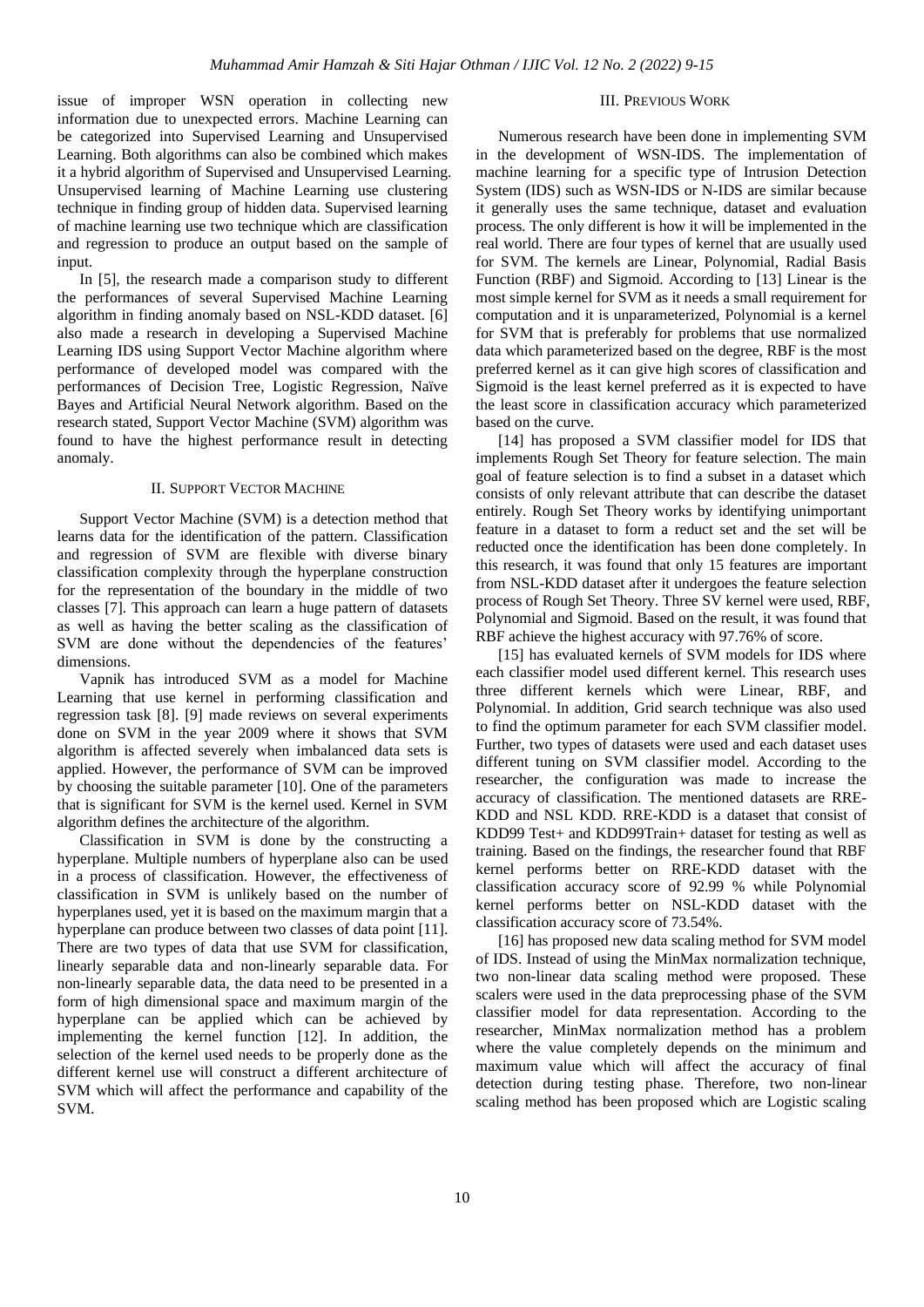and Arctan scaling. Both scalers are data independent. In the research, four different kernels were employed in the SVM implementation. The kernels are Linear, RBF, Polynomial and Sigmoid. On the other hand, the dataset used for this research was raw NSL-KDD dataset. Thus, the dataset was preprocessed to well suit with the SVM classifier model. Each scaler was used in each SVM classifier model. Based on the findings, Polynomial kernel has the highest classification accuracy with 82% of score for both scalers.

TABLE I. RESEARCH DONE ON THE PERFORMANCE OF SVM KERNEL BASED ON CLASSIFICATION ACCURACY

| <b>Researcher</b>      | <b>Kernels</b><br><b>Used</b>                          | <b>Kernel</b><br>with<br><b>Highest</b><br><b>Accuracy</b> | <b>Dataset</b> | <b>Score</b><br>$($ %) |
|------------------------|--------------------------------------------------------|------------------------------------------------------------|----------------|------------------------|
| Reddy et al.<br>(2015) | RBF.<br>Polynomial<br>and Sigmoid                      | <b>RBF</b>                                                 | <b>NSL-KDD</b> | 97.76                  |
| Hasan et al.           | Linear,<br>Polynomial,                                 | <b>RBF</b>                                                 | <b>RRE-KDD</b> | 93.19                  |
| (2016)                 | and RBF                                                | Polynomial                                                 | <b>NSL-KDD</b> | 73.54                  |
| Tang et al.<br>(2018)  | Linear.<br>Polynomial,<br><b>RBF</b><br>and<br>Sigmoid | Polynomial                                                 | <b>NSL-KDD</b> | 82                     |

Table I shows the comparison of several research in evaluating the performance of SVM kernels for WSN-IDS. Based on table above, Polynomial and RBF kernels have the highest classification accuracy score on different dataset and SVM classifier model. Therefore, different kernels has different classification efficiency depends on SVM classifier's configuration and dataset used.

## IV. DATASET

Datasets has usually been used to test the performance of proposed IDS. Currently, NSL KDD is one of the most used datasets for testing the performance of IDS. NSL KDD is the extension of KDD Cup 99 datasets. This newer version of the mentioned dataset reduces the problems of duplication, redundancy and the distribution of target class is non-uniform [17]. In NSL KDD, there are four network attacks: Denial of Service (DoS), Remote to Local (R2L), User to Root (U2R) and Probing. NSL-KDD has 41 features where 38 numeric feature and 3 non-numeric features [17]. Most of the research done focusing on the classification of N-IDS and W-IDS which include WSN-IDS and IDS for Manet used the same method and process flow as well as the dataset used which is NSL-KDD. Therefore, NSL-KDD is very suitable to test the accuracy of classification.

### V. DESIGN AND IMPLEMENTATION

In IDS, several crucial processes need to be considered to have the optimal result of data classification. This research goal is to perform several SVM classifiers with different kernels.



Fig. 1. Flow of SVM Process

#### *A. NSL-KDD Dataset*

Dataset used for this experiment is NSL-KDD. This dataset is available online and it usually in .crv format. This dataset is an improved version of KDD99 dataset where it removes all the redundant records. Moreover, records in NSL-KDD are more suitable for testing and training. The dataset used in this experiment has 41 features containing 125,973 samples for training and 22,544 samples for testing. The list of features is shown in Table II. Both samples consist of normal and attack samples. Nevertheless, only 14 of the features will be used in this experiment. The selection of the features will be discussed in this section.

TABLE II. FEATURES OF NSL-KDD

| No.            | <b>Feature</b>          | No. | <b>Feature</b>         | No. | <b>Feature</b>                  |
|----------------|-------------------------|-----|------------------------|-----|---------------------------------|
| $\mathbf{1}$   | Duration                | 15  | Su_attemped            | 29  | Same_srv_rate                   |
| $\overline{2}$ | Protocol t<br>ype       | 16  | Num root               | 30  | Diff srv rate                   |
| 3              | service                 | 17  | Num file creati<br>ons | 31  | Srv_diff_host_cou<br>nt         |
| $\overline{4}$ | flag                    | 18  | Num shells             | 32  | Dst_host_count                  |
| 5              | Src_bytes               | 19  | Num access fil<br>es   | 33  | Dst host srv cou<br>nt          |
| 6              | Dst_bytes               | 20  | Num_outbound<br>cmds   | 34  | Dst host same sr<br>v rate      |
| 7              | Lang                    | 21  | Is_host_login          | 35  | Dst_host_diff_srv<br>rate       |
| 8              | Wrong_fr<br>agment      | 22  | Is_guest_login         | 36  | Dst host_same_sr<br>c_port_rate |
| 9              | Urgent                  | 23  | Count                  | 37  | Dst_host_srv_diff<br>host rate  |
| 10             | Hot                     | 24  | Srv count              | 38  | Dst host serror r<br>ate        |
| 11             | Num fail<br>ed_logins   | 25  | Serror rate            | 39  | Dst host srv serr<br>or rate    |
| 12             | Logged_i<br>n           | 26  | Srv serror rate        | 40  | Dst_host_rerror_ra<br>te        |
| 13             | Num co<br>mpromise<br>d | 27  | Srv rerror rate        | 41  | Dst host srv rerr<br>or rate    |
| 14             | Root_shel<br>1          | 28  | Rerror Rate            |     |                                 |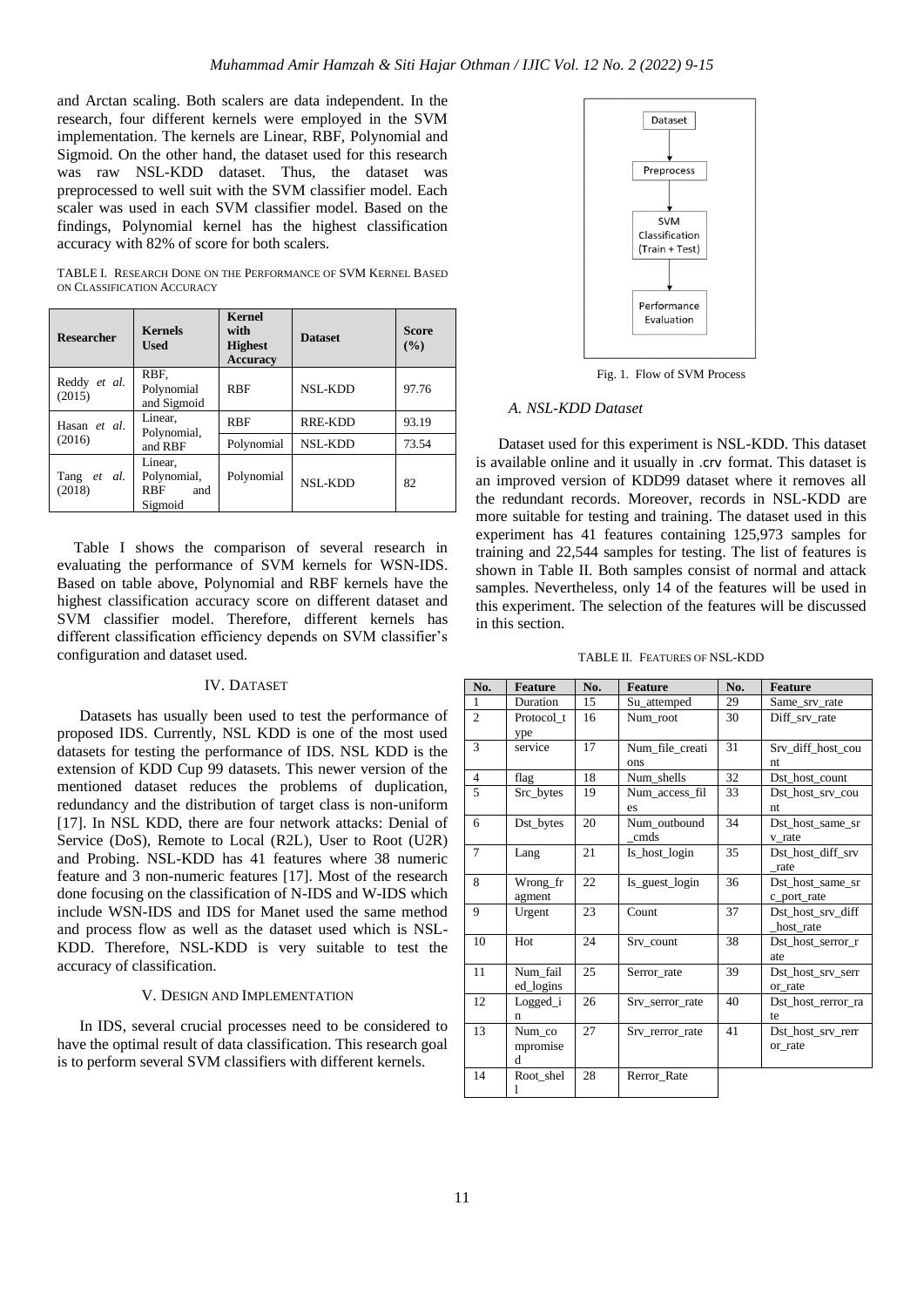## *B. Preprocess*

Data preprocessing is the initial part of this experiment and it involves two processes. The first process is converting the character values of data samples in the NSL-KDD dataset into numerical values. Further, data is preprocessed using power transformation method. In power transformation, data is converted into 0 for mean and 1 for standard deviation. The formula is shown in [1] where  $x_i$  represent the data point,  $\bar{x}$ represent the mean and s represent the standard deviation.  $\lambda \neq 0$ is a simple power transformation where  $y^{\lambda}$  is rescaled for the lamda,  $\lambda$  in  $h(y; \lambda)$  will be converged to 0.

$$
h(y; \lambda) = \frac{(y^{\lambda} - 1)}{\lambda} \qquad \lambda \neq 0
$$
  
= log(y) \qquad \lambda \neq 0 [1]

### *C. SVM Classification*

SVM classifier is used to classify the selected dataset. Four SVM classifiers is performed and each of the classifier implement different kernels. The first SVM classifier used linear as the kernel. Linear kernel is the simplest kernel. The Mathematical formula of Linear kernel is shown in equation [2]. The value of (x,y) will determine the slope of the hyperplane and the of C will determine the maximum margin in analyzing data.

$$
K(x, y) = (x, y) + C \tag{2}
$$

The second SVM classifier used polynomial as the kernel. Polynomial is suitable for normalized data (Drewnik & Pasternak-Winiarski, 2017). Equation [3] shows the Mathematical formula of polynomial kernel. In the equation, γ (x,y) determines the shape of the hyperplane, and C determines the maximum margin. The parameter of this kernel is determined by the degree, d which represents the curve of the hyperplane.

$$
K(x, y) = (\gamma(x, y) + C)^d
$$
 [3]

The third SVM classifier used RBF as the kernel. This kernel is the most common kernel of SVM as it can provide high classification results. Mathematical formula of RBF is represented in equation [4].

$$
K(x, y) = \exp(-\gamma ||x - y||^2)
$$
 [4]

The last SVM classifier used Sigmoid as the kernel. This kernel has the similar function of neural network, but this kernel has the least classification among the other kernels. The slope is determined by the value  $(x,y)$ . The parameter of this kernel is determined by the value of  $\gamma$  which will determine the value of hyperplane and exp which is the C will determine the maximum margin of each hyperplane. The Mathematical formula is formulated based on the following equation.

$$
K(x, y) = \tanh(y(x, y) + C) \tag{5}
$$

#### *D. Performance Evaluation*

The performance of each SVM classifier in classifying the subset is evaluated in this phase. The evaluation is based on the classification Accuracy, Recall, Precision and F-measure. The formula for evaluation of each measurement is shown in the table below. Accuracy is the overall ratio score that the prediction accurateness, Recall is the sensitivity, or the detection rate based on the correct prediction, Precision is the ratio score that prediction is correctly made and F-measure is a harmonic score of recall score with precision score to determine the classification efficiency.

TABLE III. MEASUREMENT FORMULA FOR PERFORMANCE EVALUATION

| <b>Measure</b> | Formula                                                       |
|----------------|---------------------------------------------------------------|
| Accuracy       | $(TP + TN)$<br>Accuracy<br>$(TP + FN + FP + TN)$              |
| Recall         | TР<br>Recall<br>$(TP + FN)$                                   |
| Precision      | TР<br>$Precision =$<br>$(TP + FP)$                            |
| F-measure      | $(2 \times Recall)$<br>$Fmeasure =$<br>$(Precision + Recall)$ |

To obtain the optimal result. Each of the value gain from each measurements are resamples using cross validation. This technique is a process to evaluate machine learning performance on a small subset. In this research, 10-fold cross validation is used in achieving the optimal result. The formula is shown below. The value is split into division of fold and prediction is fit on all points as well as evaluating error on points in each fold [18].

$$
E = \frac{1}{n} \sum_{i=1}^{n} (E_i)
$$
 [6]



VI. EXPERIMENTAL SETUP

The experiment tools in conducting this research will be discussed. In conducting Machine Learning (ML) classifiers, several platforms coding languages such as Java, C, and Matlab can be used. However, the chosen language in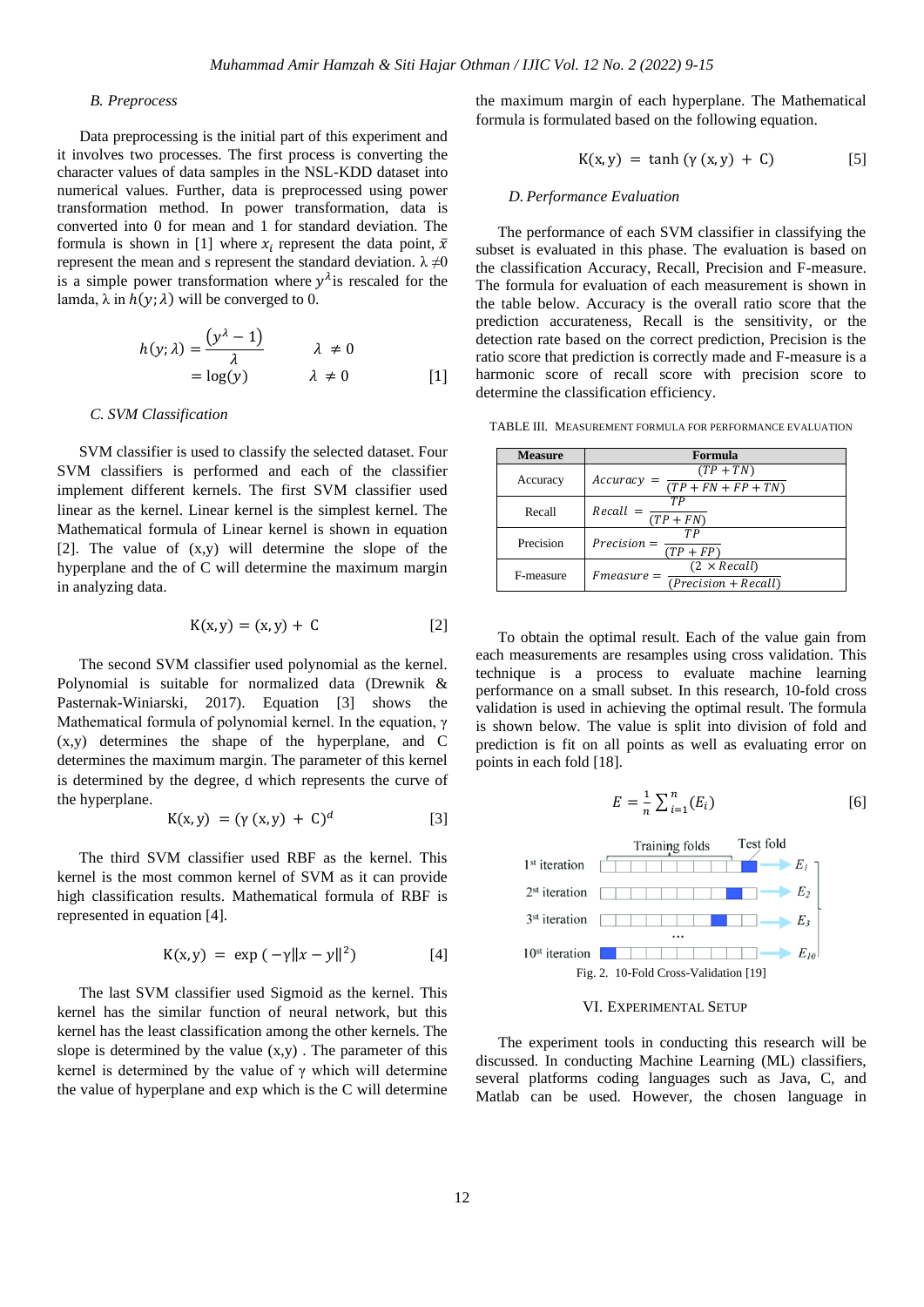performing this experiment is Python that operates through Jupyter Notebook platform running in Windows 10 with 4GB of RAM. The selection of this tool is because the code language is much simpler compared to other coding language and it has various library such as Scikit-learn, Pandas, and NumPy that provides the algorithm for machine learning, data manipulation as well as data analyzing. In addition, many of the open-source code for machine learning available online are in Python language. This helps the model development for conducting this experiment become easier.

# VII. EXPERIMENTAL RESULTS AND ANALYSIS

The result of each classifier is projected using confusion matrix. Based on the result projected, the value of True Positive (TP), True Negative (TN), False Positive (FP) and False Negative (FN) can be determined.

TABLE IV. INDICATION VALUES FOR CONFUSION MATRIX

| Class        |          | <b>Predicted Class</b> |                 |
|--------------|----------|------------------------|-----------------|
|              |          | <b>Positive</b>        | <b>Negative</b> |
| Actual       | Positive | TР                     | FN              |
| <b>Class</b> | Negative | FD                     | ΓN              |

These values are crucially needed for performance evaluation that will be discussed in the next section. Tables below shows the results of SVM classifiers in a form of confusion matrix.

TABLE V. CONFUSION MATRIX FOR SVM CLASSIFIER WITH LINEAR KERNEL

| <b>Class</b> |          | <b>Predicted Class</b>             |      |  |
|--------------|----------|------------------------------------|------|--|
|              |          | <b>Positive</b><br><b>Negative</b> |      |  |
| Actual       | Positive | 8927                               | 784  |  |
| Class        | Negative | 5523                               | 7310 |  |

TABLE VI. CONFUSION MATRIX FOR SVM CLASSIFIER WITH POLYNOMIAL KERNEL

| Class  |          | <b>Predicted Class</b> |                 |  |
|--------|----------|------------------------|-----------------|--|
|        |          |                        | <b>Negative</b> |  |
| Actual | Positive | 8989                   |                 |  |
| Class  | Negative | 5873                   | 6960            |  |

TABLE VII. CONFUSION MATRIX FOR SVM CLASSIFIER WITH RBF KERNEL

| Class  |          | <b>Predicted Class</b> |                 |
|--------|----------|------------------------|-----------------|
|        |          | <b>Positive</b>        | <b>Negative</b> |
| Actual | Positive | 8940                   | 771             |
| Class  | Negative | 5788                   | 7045            |

TABLE VIII. CONFUSION MATRIX FOR SVM CLASSIFIER WITH SIGMOID KERNEL

|        | <b>Class</b> | <b>Predicted Class</b> |                 |  |
|--------|--------------|------------------------|-----------------|--|
|        |              | <b>Positive</b>        | <b>Negative</b> |  |
| Actual | Positive     | 7766                   | 1945            |  |
| Class  | Negative     | 4196                   | 8637            |  |

Performance evaluation based on Classification Accuracy, Recall, Precision and F-measure. The evaluation is calculated using the value of True Positive (TP), True Negative (TN), False Positive (FP) and False Negative (FN). For obtaining optimal results, these values are calculated using 10-Fold Cross Validation technique. The values obtained through the validation process then are calculated using the equation mentioned in Section V to have the results of evaluation which are the Classification Accuracy, Recall, Precision and Fmeasure. Below are the figures projecting the result.

|  | TABLE IX. ACCURACY SCORE FOR SVM KERNELS |  |  |  |
|--|------------------------------------------|--|--|--|
|--|------------------------------------------|--|--|--|

| <b>Kernel</b>   | hnear | olvnomial | <b>RBF</b> | $\sim$<br>Sigmoid |
|-----------------|-------|-----------|------------|-------------------|
| <b>Accuracy</b> | 88%   | 90%       | ን1%        | 78%               |

Based on the table above, it shows that RBF kernel has the highest accuracy score compared to the other three kernels. The second highest score achieves by Polynomial kernel and followed by Linear kernel. Sigmoid kernel has the lowest accuracy score compared to RBF, Polynomial and Linear kernels. Thus, RBF kernel achieves the most accurate result in classifying nonlinear data.

TABLE X. RECALL SCORE FOR SVM KERNELS

| $\mathbf{r}$<br>Kernel | ınear | ™nal<br>alvr | RBF | റവറ            |
|------------------------|-------|--------------|-----|----------------|
| <b>Recall</b><br>m     | 1%    | ን1%          | 1%  | <sup>23%</sup> |

Based on the table above, Linear, Polynomial and RBF kernels achieves the same score which is 91%. On the other hand, Sigmoid kernel has the lowest recall score. Thus, Sigmoid kernel has the least sensitivity or the detection rate based on the correct prediction compared to the other three kernels.

TABLE XI. PRECISION SCORE FOR SVM KERNELS

| <b>Kernel</b>    | ∟ınear | Polynomial | RBF | Sigmoid |
|------------------|--------|------------|-----|---------|
| <b>Precision</b> | 89%    | 91%        | 92% | 78%     |

Based on the table above, it shows that RBF kernel has the highest Precision score compared to Linear, Polynomial and Sigmoid kernels. Sigmoid kernel achieves the lowest Precision among the other three kernels. Hence, RBF kernel has the highest prediction ratio in making a correct prediction towards the classification of nonlinear data.

TABLE XII. F-MEASURE SCORE FOR SVM KERNELS

| Kernel    | ∟ınear | Polynomial | RBF | Sigmoid |
|-----------|--------|------------|-----|---------|
| F-measure | 90%    | 91%        | 92% | 81%     |

The higher the score the better the performance of the kernel. A bar chart presenting the Accuracy, Precision, Recall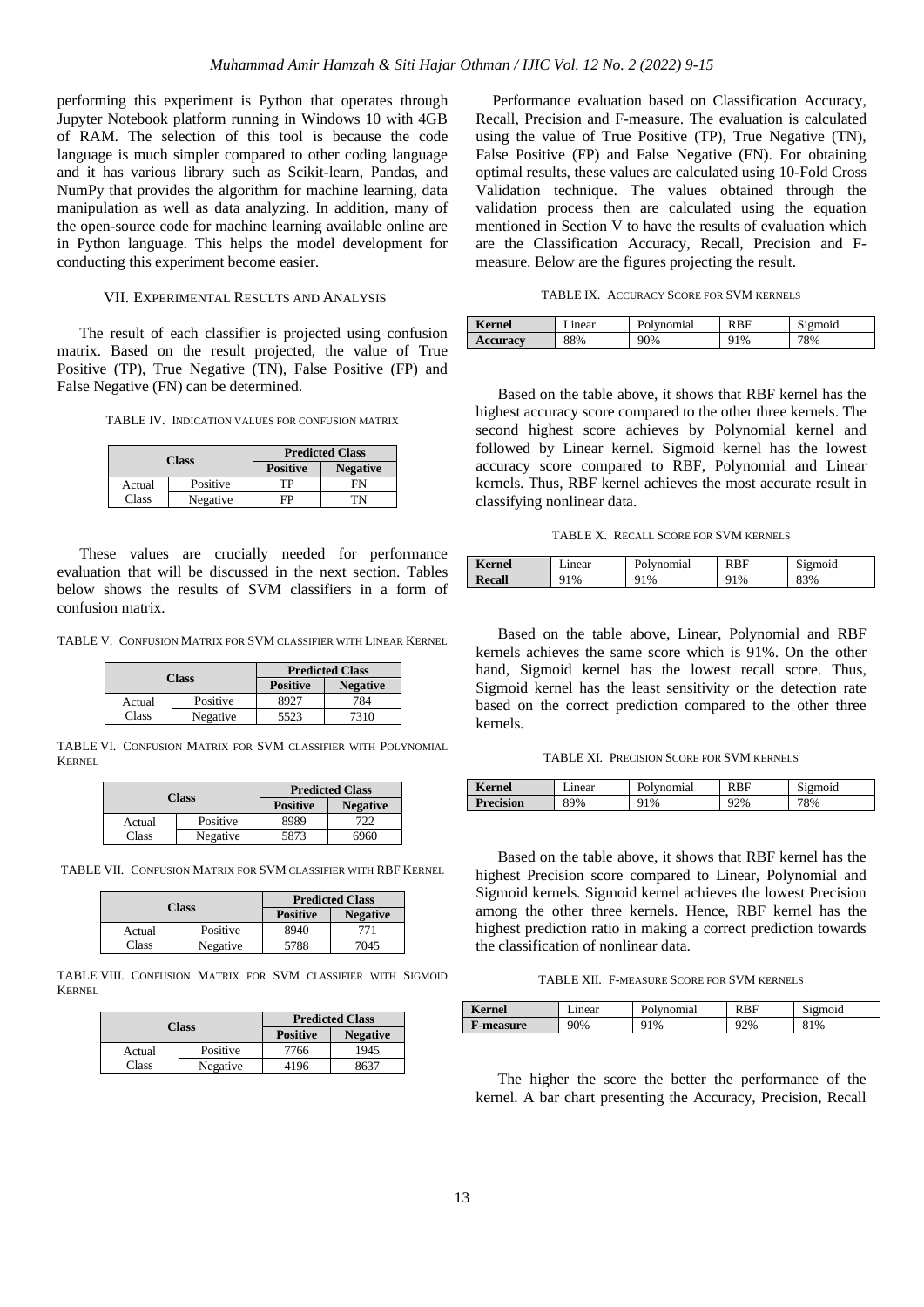and F-measure scores obtained by each kernel was made to give a better view in comparing their performances in classifying nonlinear data.



Fig. 3. Performance Evaluation of SVM Kernels

Based on observations made towards the performance evaluation and figure above, RBF kernel achieves the most efficiency in performing classification towards nonlinear data. More important findings are listed below. Further, Polynomial kernel achieves the second-best kernel in performing nonlinear data classification. Moreover, Linear kernel also performs well which makes it the third best kernel to perform classification of nonlinear data. Sigmoid kernel has the least Accuracy, Precision, Recall and F-measure scores which indicates that this kernel is inefficient in performing nonlinear data classification compared to the other three kernels.



Figure above is the illustration of how the data used in this research was mapped on the feature space the classification of SVM. The purpose of this figure was made to discuss about the reason behind the classification performance of each kernel. Based on the discussion made in section V regarding the architecture of SVM kernels, it can be visualized that the hyperplane and margin size produced by RBF kernel is very suitable to classify nonlinear data as shown in figure above. Thus, this reason makes the kernel is the most preferable kernel in classifying data. In addition, the architecture produces by Polynomial kernel is also suitable for the classification of nonlinear data. Polynomial kernel can also achieve the best results by tuning the kernel by using optimum parameter. Moreover, Linear kernel can perform better than Sigmoid

kernel in classifying nonlinear data but not as efficient as RBF and Polynomial kernel. However, the efficiency of Linear kernel could decrease to more scattered of nonlinear data.

The best result obtained from this research which is the Accuracy score of RBF kernel was compared with the best result of previous work for further validation. Table 5.10 shows the comparison of best accuracy score obtained by this research with previous research based on the classification of NSL-KDD dataset.

TABLE XIII. COMPARISON OF ACCURACY SCORE WITH PREVIOUS **RESEARCH** 

| <b>Researcher</b>     | Kernel     | <b>Dataset</b> | Score<br>(%) |
|-----------------------|------------|----------------|--------------|
| Hasan et al. $(2016)$ | Polynomial | <b>NSL-KDD</b> | 73.54        |
| Tang et al. (2018)    | Polynomial | <b>NSL-KDD</b> | 82           |
| This research         | <b>RBF</b> | <b>NSL-KDD</b> | 91           |
| Reddy et al. (2015)   | <b>RBF</b> | NSL-KDD        |              |

Based on the table above, Hasan *et al*. (2016) and Tang *et al*. (2018) found out Polynomial kernel achieves the best accuracy score in classifying NSL-KDD dataset. Although the method proposed by Tang *et al*. (2018) used two types of nonlinear scaler for data scaling as discussed in section III, data scaled by the Logistic scaling and Arctan scaling are suitable with Polynomial kernel. Table XIII shows that Accuracy score obtained by RBF kernel through the research made by Reddy *et al*. (2015) achieve the highest although the research implemented the linear data scaling method which is the MinMax scaler. Yet, the SVM model in the research includes an additional process which was the feature selection process. Therefore, it was proven that feature selection can improve the classification accuracy of SVM.

## VIII. CONCLUSION

The efficiency of SVM classifier is based on parameter used for the classification such as the kernel use, size of margin and data presented. In the SVM, it is important to standardize data before it can be presented in the feature space. Standardization of dataset helps to avoid any errors during the process of data classification in SVM. In addition, the efficiency of SVM classifier is influenced by the kernel function used for the classification. Nevertheless, the kernel used must be accordance to how the dataset is presented. Linear kernel can perform very well in data classification. However, it has some limitation to maximize its margin when nonlinear data is presented in the feature space. Based on the result obtained in this research, it is found that RBF is the best kernel among the other three kernels (Polynomial, Sigmoid and Linear) for classification of nonlinear which can enhance detection of attack in WSN-IDS